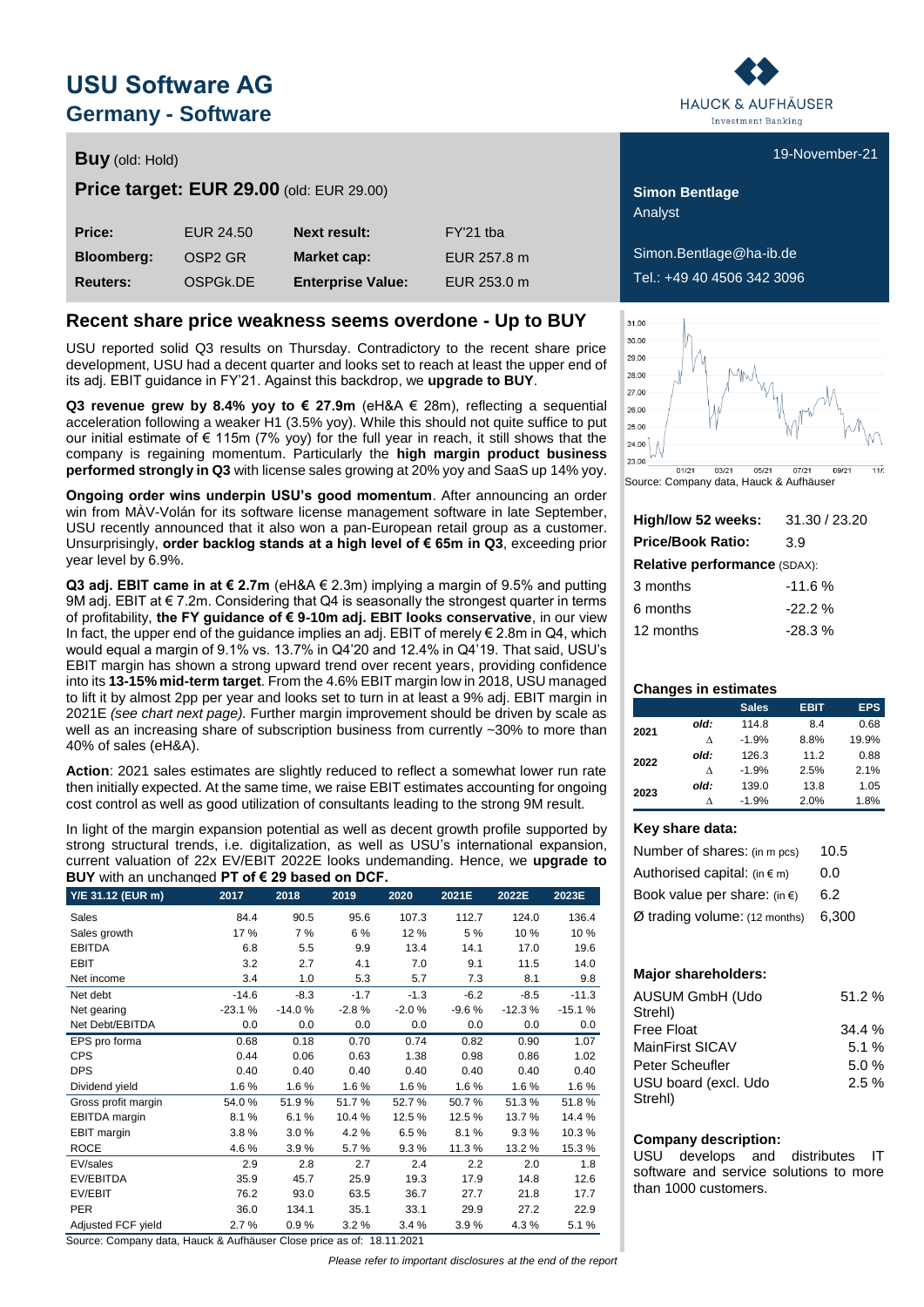### **EBIT margin returning to prior levels north of 10%**



*Source: Company data; H&A estimates*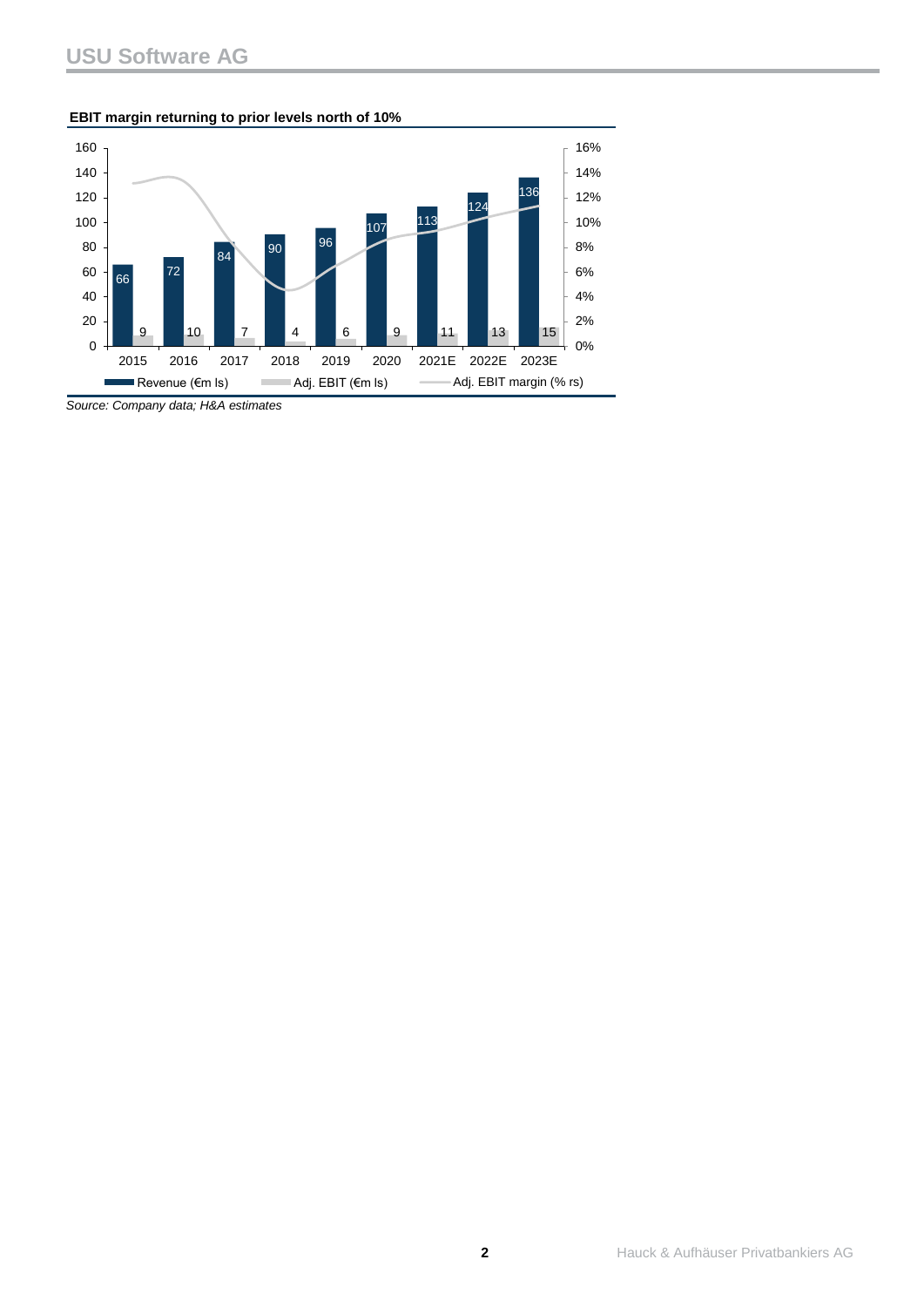## **Financials**

| Profit and loss (EUR m)                            | 2017   | 2018 | 2019   | 2020   | 2021E | 2022E | 2023E |
|----------------------------------------------------|--------|------|--------|--------|-------|-------|-------|
| <b>Sales</b>                                       | 84.4   | 90.5 | 95.6   | 107.3  | 112.7 | 124.0 | 136.4 |
| Sales growth                                       | 17.0%  | 7.3% | 5.7%   | 12.2 % | 5.0%  | 10.0% | 10.0% |
| Cost of sales                                      | 38.8   | 43.6 | 46.2   | 50.8   | 55.6  | 60.4  | 65.7  |
| <b>Gross profit</b>                                | 45.5   | 46.9 | 49.5   | 56.5   | 57.1  | 63.6  | 70.6  |
| Sales and marketing                                | 17.2   | 18.8 | 18.9   | 20.4   | 21.0  | 22.9  | 25.2  |
| General and administration                         | 9.3    | 10.6 | 12.2   | 14.3   | 10.7  | 11.8  | 12.5  |
| Research and development                           | 13.8   | 15.3 | 15.8   | 15.4   | 17.5  | 18.6  | 20.2  |
| Other operating income                             | 1.0    | 1.2  | 1.9    | 1.3    | 1.9   | 2.1   | 2.3   |
| Other operating expenses                           | 0.7    | 0.7  | 0.5    | 0.7    | 0.8   | 0.9   | 1.0   |
| Unusual or infrequent items                        | $-2.2$ | 0.0  | 0.0    | 0.0    | 0.0   | 0.0   | 0.0   |
| <b>EBITDA</b>                                      | 6.8    | 5.5  | 9.9    | 13.4   | 14.1  | 17.0  | 19.6  |
| Depreciation                                       | 1.2    | 1.2  | 1.5    | 1.4    | 1.2   | 1.1   | 1.1   |
| <b>EBITA</b>                                       | 5.7    | 4.3  | 8.4    | 12.0   | 12.9  | 15.9  | 18.5  |
| Amortisation of goodwill                           | 0.8    | 0.0  | 0.0    | 0.0    | 0.0   | 0.0   | 0.0   |
| Amortisation of intangible assets                  | 1.6    | 1.6  | 4.3    | 5.0    | 3.7   | 4.3   | 4.5   |
| Impairment charges                                 | 0.0    | 0.0  | 0.0    | 0.0    | 0.0   | 0.0   | 0.0   |
| <b>EBIT</b> (inc revaluation net)                  | 3.2    | 2.7  | 4.1    | 7.0    | 9.1   | 11.5  | 14.0  |
| Interest income                                    | 0.1    | 0.2  | 0.1    | 0.1    | 0.1   | 0.1   | 0.1   |
| Interest expenses                                  | 0.2    | 0.1  | 0.1    | 0.1    | 0.1   | 0.1   | 0.2   |
| Other financial result                             | 0.0    | 0.0  | 0.0    | 0.0    | 0.0   | 0.0   | 0.0   |
| <b>Financial result</b>                            | $-0.1$ | 0.1  | 0.0    | 0.0    | 0.0   | 0.0   | 0.0   |
| Recurring pretax income from continuing operations | 3.1    | 2.8  | 4.0    | 7.0    | 9.1   | 11.5  | 14.0  |
| Extraordinary income/loss                          | 0.0    | 0.0  | 0.0    | 0.0    | 0.0   | 0.0   | 0.0   |
| <b>Earnings before taxes</b>                       | 3.1    | 2.8  | 4.0    | 7.0    | 9.1   | 11.5  | 14.0  |
| Taxes                                              | $-0.3$ | 1.9  | $-1.2$ | 1.4    | 1.8   | 3.5   | 4.2   |
| Net income from continuing operations              | 3.4    | 1.0  | 5.3    | 5.7    | 7.3   | 8.1   | 9.8   |
| Result from discontinued operations (net of tax)   | 3.8    | 1.0  | 2.1    | 2.1    | 1.3   | 1.4   | 1.4   |
| <b>Net income</b>                                  | 3.4    | 1.0  | 5.3    | 5.7    | 7.3   | 8.1   | 9.8   |
| Minority interest                                  | 0.0    | 0.0  | 0.0    | 0.0    | 0.0   | 0.0   | 0.0   |
| Net profit (reported)                              | 3.4    | 1.0  | 5.3    | 5.7    | 7.3   | 8.1   | 9.8   |
| Average number of shares                           | 10.5   | 10.5 | 10.5   | 10.5   | 10.5  | 10.5  | 10.5  |
| <b>EPS</b> reported                                | 0.32   | 0.09 | 0.50   | 0.54   | 0.69  | 0.77  | 0.93  |

| Profit and loss (common size)                      | 2017    | 2018   | 2019     | 2020   | 2021E  | 2022E  | 2023E  |
|----------------------------------------------------|---------|--------|----------|--------|--------|--------|--------|
| <b>Sales</b>                                       | 100.0%  | 100.0% | 100.0%   | 100.0% | 100.0% | 100.0% | 100.0% |
| Cost of sales                                      | 46.0%   | 48.1%  | 48.3%    | 47.3%  | 49.3%  | 48.7%  | 48.2%  |
| <b>Gross profit</b>                                | 54.0%   | 51.9%  | 51.7%    | 52.7%  | 50.7%  | 51.3%  | 51.8%  |
| Sales and marketing                                | 20.4%   | 20.8%  | 19.7%    | 19.0%  | 18.6%  | 18.5%  | 18.5%  |
| General and administration                         | 11.1 %  | 11.7%  | 12.7%    | 13.3%  | 9.5%   | 9.5%   | 9.2%   |
| Research and development                           | 16.4%   | 16.9%  | 16.5%    | 14.4 % | 15.5%  | 15.0%  | 14.8%  |
| Other operating income                             | 1.2%    | 1.3%   | 2.0%     | 1.2%   | 1.7%   | 1.7%   | 1.7%   |
| Other operating expenses                           | 0.9%    | 0.7%   | 0.5%     | 0.6%   | 0.7%   | 0.7%   | 0.7%   |
| Unusual or infrequent items                        | neg.    | 0.0%   | 0.0%     | 0.0%   | 0.0%   | 0.0%   | 0.0%   |
| <b>EBITDA</b>                                      | 8.1%    | 6.1%   | 10.4%    | 12.5 % | 12.5 % | 13.7%  | 14.4 % |
| Depreciation                                       | 1.4%    | 1.3%   | 1.6%     | 1.3%   | 1.1%   | 0.9%   | 0.8%   |
| <b>EBITA</b>                                       | 6.7%    | 4.8%   | 8.8%     | 11.2%  | 11.4%  | 12.8%  | 13.6%  |
| Amortisation of goodwill                           | 0.9%    | 0.0%   | 0.0%     | 0.0%   | 0.0%   | 0.0%   | 0.0%   |
| Amortisation of intangible assets                  | 2.0%    | 1.8%   | 4.5%     | 4.6%   | 3.3%   | 3.5%   | 3.3%   |
| Impairment charges                                 | 0.0%    | 0.0%   | 0.0%     | 0.0%   | 0.0%   | 0.0%   | 0.0%   |
| <b>EBIT</b> (inc revaluation net)                  | 3.8%    | 3.0%   | 4.2%     | 6.5%   | 8.1%   | 9.3%   | 10.3%  |
| Interest income                                    | 0.1%    | 0.2%   | 0.1%     | 0.1%   | 0.1%   | 0.1%   | 0.1%   |
| Interest expenses                                  | 0.2%    | 0.1%   | 0.1%     | 0.1%   | 0.1%   | 0.1%   | 0.1%   |
| Other financial result                             | 0.0%    | 0.0%   | 0.0%     | 0.0%   | 0.0%   | 0.0%   | 0.0%   |
| <b>Financial result</b>                            | neg.    | 0.1%   | neg.     | neg.   | neg.   | neg.   | neg.   |
| Recurring pretax income from continuing operations | 3.7%    | 3.1%   | 4.2%     | 6.5%   | 8.1%   | 9.3%   | 10.3%  |
| Extraordinary income/loss                          | 0.0%    | 0.0%   | 0.0%     | 0.0%   | 0.0%   | 0.0%   | 0.0%   |
| <b>Earnings before taxes</b>                       | 3.7%    | 3.1%   | 4.2%     | 6.5%   | 8.1%   | 9.3%   | 10.3%  |
| Tax rate                                           | $-8.2%$ | 65.8%  | $-30.2%$ | 19.3%  | 20.0%  | 30.0%  | 30.0%  |
| Net income from continuing operations              | 4.0%    | 1.1%   | 5.5%     | 5.3%   | 6.5%   | 6.5%   | 7.2%   |
| Result from discontinued operations (net of tax)   | 4.5%    | 1.1%   | 2.2%     | 2.0%   | 1.2%   | 1.1%   | 1.0%   |
| Net income                                         | 4.0%    | 1.1%   | 5.5 %    | 5.3 %  | 6.5%   | 6.5%   | 7.2%   |
| Minority interest                                  | 0.0%    | 0.0%   | 0.0%     | 0.0%   | 0.0%   | 0.0%   | 0.0%   |
| Net profit (reported)                              | 4.0%    | 1.1%   | 5.5%     | 5.3%   | 6.5%   | 6.5%   | 7.2%   |
| $\blacksquare$                                     |         |        |          |        |        |        |        |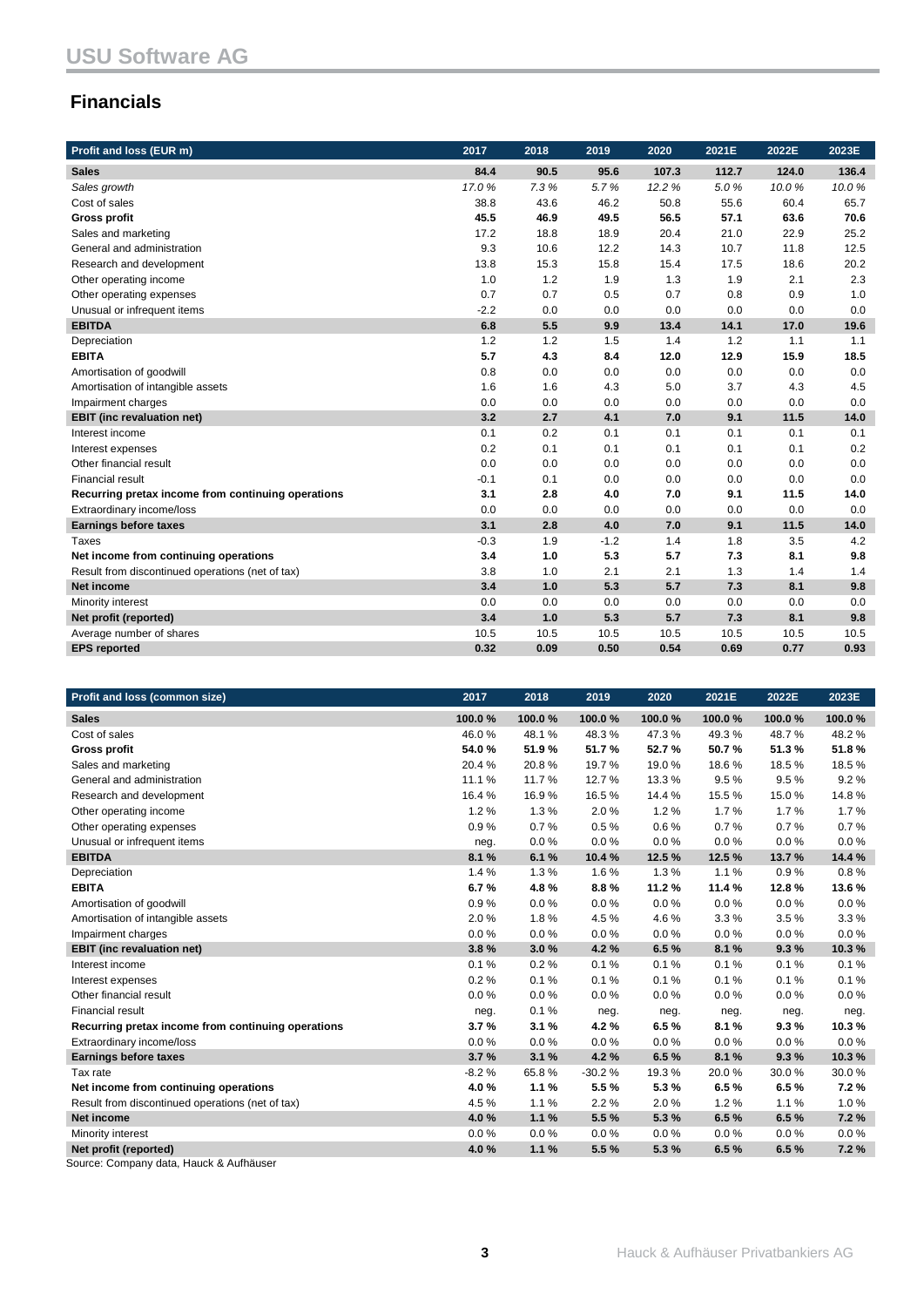# **USU Software AG**

| <b>Balance sheet (EUR m)</b>                              | 2017 | 2018 | 2019  | 2020  | 2021E | 2022E | 2023E |
|-----------------------------------------------------------|------|------|-------|-------|-------|-------|-------|
| Intangible assets                                         | 49.7 | 48.1 | 46.3  | 44.0  | 40.7  | 36.8  | 33.0  |
| Property, plant and equipment                             | 2.2  | 2.2  | 10.8  | 19.7  | 21.8  | 25.5  | 30.3  |
| <b>Financial assets</b>                                   | 0.7  | 0.8  | 0.8   | 0.8   | 0.8   | 0.8   | 0.8   |
| <b>FIXED ASSETS</b>                                       | 52.6 | 51.0 | 57.9  | 64.6  | 63.3  | 63.2  | 64.1  |
| Inventories                                               | 4.0  | 5.0  | 3.9   | 5.0   | 5.2   | 5.7   | 6.3   |
| Accounts receivable                                       | 18.5 | 20.4 | 20.9  | 16.9  | 17.7  | 19.5  | 21.5  |
| Other current assets                                      | 1.5  | 1.9  | 0.9   | 1.3   | 1.3   | 1.3   | 1.3   |
| Liquid assets                                             | 15.7 | 9.5  | 10.4  | 18.5  | 23.5  | 25.7  | 28.5  |
| Deferred taxes                                            | 5.9  | 5.9  | 8.8   | 7.0   | 7.0   | 7.0   | 7.0   |
| Deferred charges and prepaid expenses                     | 1.3  | 1.4  | 1.7   | 2.2   | 2.2   | 2.2   | 2.2   |
| <b>CURRENT ASSETS</b>                                     | 46.8 | 44.1 | 46.5  | 50.8  | 56.9  | 61.4  | 66.7  |
| <b>TOTAL ASSETS</b>                                       | 99.4 | 95.1 | 104.5 | 115.5 | 120.2 | 124.6 | 130.9 |
| <b>SHAREHOLDERS EQUITY</b>                                | 63.0 | 59.7 | 60.2  | 61.8  | 64.9  | 68.7  | 74.3  |
| <b>MINORITY INTEREST</b>                                  | 0.0  | 0.0  | 0.0   | 0.0   | 0.0   | 0.0   | 0.0   |
| Long-term debt                                            | 0.3  | 0.3  | 8.6   | 16.4  | 16.4  | 16.4  | 16.4  |
| Provisions for pensions and similar obligations           | 2.2  | 2.3  | 1.2   | 1.3   | 1.4   | 1.5   | 1.5   |
| Other provisions                                          | 4.6  | 4.0  | 3.8   | 3.4   | 3.4   | 3.4   | 3.4   |
| <b>Non-current liabilities</b>                            | 7.1  | 6.6  | 13.7  | 21.2  | 21.2  | 21.3  | 21.4  |
| short-term liabilities to banks                           | 0.9  | 0.9  | 0.1   | 0.8   | 0.8   | 0.8   | 0.8   |
| Accounts payable                                          | 3.6  | 3.7  | 4.8   | 4.2   | 5.8   | 6.3   | 6.8   |
| Advance payments received on orders                       | 7.5  | 6.6  | 5.0   | 5.1   | 5.1   | 5.1   | 5.1   |
| Other liabilities (incl. from lease and rental contracts) | 7.4  | 7.6  | 7.4   | 9.5   | 9.5   | 9.5   | 9.5   |
| Deferred taxes                                            | 2.5  | 2.2  | 2.9   | 1.3   | 1.3   | 1.3   | 1.3   |
| Deferred income                                           | 7.5  | 8.0  | 10.5  | 11.6  | 11.6  | 11.6  | 11.6  |
| <b>Current liabilities</b>                                | 29.3 | 28.9 | 30.6  | 32.5  | 34.1  | 34.6  | 35.2  |
| <b>TOTAL LIABILITIES AND SHAREHOLDERS EQUITY</b>          | 99.4 | 95.1 | 104.5 | 115.5 | 120.2 | 124.6 | 130.9 |

| <b>Balance sheet (common size)</b>                        | 2017   | 2018   | 2019   | 2020   | 2021E  | 2022E  | 2023E  |
|-----------------------------------------------------------|--------|--------|--------|--------|--------|--------|--------|
| Intangible assets                                         | 50.0%  | 50.5%  | 44.3%  | 38.1 % | 33.8%  | 29.6%  | 25.2%  |
| Property, plant and equipment                             | 2.2%   | 2.3%   | 10.3%  | 17.1%  | 18.2%  | 20.5%  | 23.1%  |
| <b>Financial assets</b>                                   | 0.7%   | 0.8%   | 0.8%   | 0.7%   | 0.7%   | 0.7%   | 0.6%   |
| <b>FIXED ASSETS</b>                                       | 52.9%  | 53.6%  | 55.4 % | 56.0%  | 52.7%  | 50.7%  | 49.0%  |
| Inventories                                               | 4.0%   | 5.2%   | 3.7%   | 4.3%   | 4.3%   | 4.6%   | 4.8%   |
| Accounts receivable                                       | 18.6%  | 21.4%  | 20.0%  | 14.6%  | 14.8%  | 15.7%  | 16.4%  |
| Other current assets                                      | 1.5%   | 2.0%   | 0.8%   | 1.1%   | 1.1%   | 1.0%   | 1.0%   |
| Liquid assets                                             | 15.8%  | 9.9%   | 10.0%  | 16.1%  | 19.5%  | 20.7%  | 21.8%  |
| Deferred taxes                                            | 5.9%   | 6.2%   | 8.4%   | 6.0%   | 5.8%   | 5.6%   | 5.3%   |
| Deferred charges and prepaid expenses                     | 1.3%   | 1.5%   | 1.6%   | 1.9%   | 1.8%   | 1.8%   | 1.7%   |
| <b>CURRENT ASSETS</b>                                     | 47.1%  | 46.4%  | 44.5%  | 44.0%  | 47.3%  | 49.3%  | 51.0%  |
| <b>TOTAL ASSETS</b>                                       | 100.0% | 100.0% | 100.0% | 100.0% | 100.0% | 100.0% | 100.0% |
| <b>SHAREHOLDERS EQUITY</b>                                | 63.4%  | 62.7%  | 57.6%  | 53.5%  | 54.0%  | 55.1%  | 56.8%  |
| <b>MINORITY INTEREST</b>                                  | 0.0%   | 0.0%   | 0.0%   | 0.0%   | 0.0%   | 0.0%   | 0.0%   |
| Long-term debt                                            | 0.3%   | 0.3%   | 8.2%   | 14.2%  | 13.7%  | 13.2%  | 12.6%  |
| Provisions for pensions and similar obligations           | 2.2%   | 2.4 %  | 1.2%   | 1.1%   | 1.1%   | 1.2%   | 1.2%   |
| Other provisions                                          | 4.7%   | 4.2%   | 3.7%   | 3.0%   | 2.8%   | 2.7%   | 2.6%   |
| <b>Non-current liabilities</b>                            | 7.1%   | 6.9%   | 13.1 % | 18.3%  | 17.7%  | 17.1 % | 16.3%  |
| short-term liabilities to banks                           | 0.9%   | 0.9%   | 0.1%   | 0.7%   | 0.7%   | 0.7%   | 0.6%   |
| Accounts payable                                          | 3.6%   | 3.9%   | 4.6%   | 3.6%   | 4.8%   | 5.0%   | 5.2%   |
| Advance payments received on orders                       | 7.5%   | 6.9%   | 4.8%   | 4.4%   | 4.2%   | 4.1%   | 3.9%   |
| Other liabilities (incl. from lease and rental contracts) | 7.5%   | 8.0%   | 7.1%   | 8.3%   | 7.9%   | 7.7%   | 7.3%   |
| Deferred taxes                                            | 2.5%   | 2.3%   | 2.7%   | 1.2%   | 1.1%   | 1.1%   | 1.0%   |
| Deferred income                                           | 7.5%   | 8.5%   | 10.1%  | 10.0%  | 9.6%   | 9.3%   | 8.9%   |
| <b>Current liabilities</b>                                | 29.5%  | 30.4 % | 29.3 % | 28.2%  | 28.4 % | 27.8%  | 26.9%  |
| <b>TOTAL LIABILITIES AND SHAREHOLDERS EQUITY</b>          | 100.0% | 100.0% | 100.0% | 100.0% | 100.0% | 100.0% | 100.0% |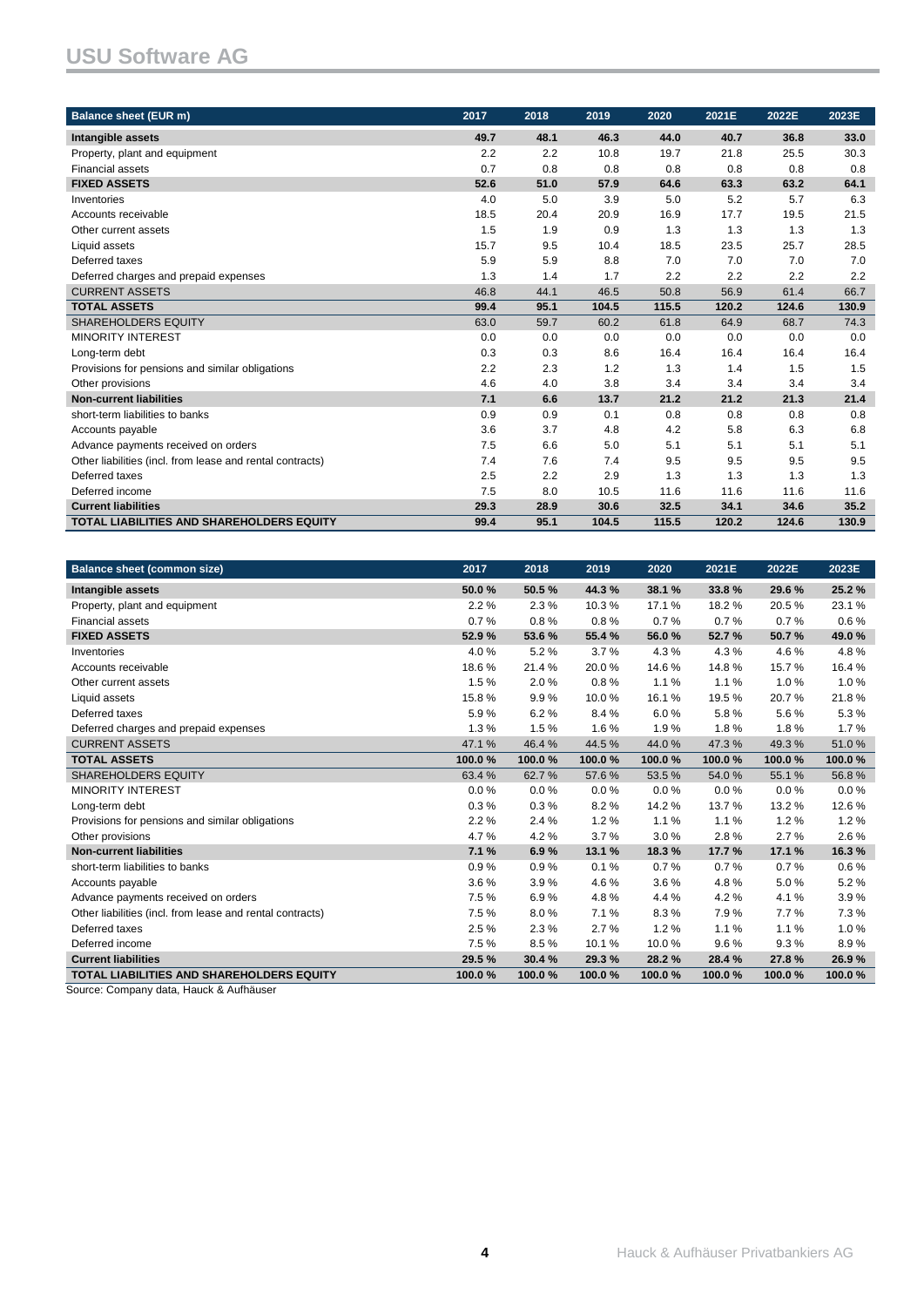| Cash flow statement (EUR m)                                               | 2017   | 2018   | 2019    | 2020    | 2021E  | 2022E  | 2023E  |
|---------------------------------------------------------------------------|--------|--------|---------|---------|--------|--------|--------|
| Net profit/loss                                                           | 3.4    | 1.0    | 5.3     | 5.7     | 7.3    | 8.1    | 9.8    |
| Depreciation of fixed assets (incl. leases)                               | 1.2    | 1.2    | 1.5     | 1.4     | 1.2    | 1.1    | 1.1    |
| Amortisation of goodwill                                                  | 0.8    | 0.0    | 0.0     | 0.0     | 0.0    | 0.0    | 0.0    |
| Amortisation of intangible assets                                         | 1.6    | 1.6    | 4.3     | 5.0     | 3.7    | 4.3    | 4.5    |
| <b>Others</b>                                                             | $-0.2$ | 1.1    | $-3.3$  | 3.4     | 0.1    | 0.1    | 0.1    |
| Cash flow from operations before changes in w/c                           | 6.7    | 4.8    | 7.8     | 15.4    | 12.3   | 13.6   | 15.5   |
| Increase/decrease in inventory                                            | 0.4    | $-1.0$ | 1.1     | $-1.1$  | $-0.2$ | $-0.5$ | $-0.6$ |
| Increase/decrease in accounts receivable                                  | $-3.7$ | $-1.9$ | $-0.5$  | 4.0     | $-0.8$ | $-1.8$ | $-2.0$ |
| Increase/decrease in accounts payable                                     | 1.7    | 0.1    | 1.1     | $-0.6$  | 1.6    | 0.5    | 0.6    |
| Increase/decrease in other working capital positions                      | 0.0    | 0.0    | 0.0     | 0.0     | 0.0    | 0.0    | 0.0    |
| Increase/decrease in working capital                                      | $-1.6$ | $-2.8$ | 1.7     | 2.3     | 0.5    | $-1.8$ | $-2.0$ |
| Cash flow from operating activities                                       | 5.2    | 2.0    | 9.5     | 17.7    | 12.8   | 11.8   | 13.5   |
| <b>CAPEX</b>                                                              | 1.3    | 1.1    | 1.9     | 2.4     | 3.7    | 5.3    | 6.5    |
| Payments for acquisitions                                                 | 7.1    | 0.0    | 0.0     | 0.0     | 0.0    | 0.0    | 0.0    |
| <b>Financial investments</b>                                              | 0.0    | 0.0    | 0.0     | 0.0     | 0.0    | 0.0    | 0.0    |
| Income from asset disposals                                               | 0.3    | 0.0    | 0.0     | 0.0     | 0.0    | 0.0    | 0.0    |
| Cash flow from investing activities                                       | $-8.2$ | $-1.1$ | $-1.8$  | $-2.4$  | $-3.7$ | $-5.3$ | $-6.5$ |
| Cash flow before financing                                                | $-3.1$ | 0.9    | 7.7     | 15.3    | 9.1    | 6.5    | 7.0    |
| Increase/decrease in debt position                                        | 0.0    | $-0.1$ | 7.6     | 8.6     | 0.0    | 0.0    | 0.0    |
| Purchase of own shares                                                    | 0.0    | 0.0    | 0.0     | 0.0     | 0.0    | 0.0    | 0.0    |
| Capital measures                                                          | 0.0    | 0.0    | 0.0     | 0.0     | 0.0    | 0.0    | 0.0    |
| Dividends paid                                                            | 4.2    | 4.2    | 4.2     | 4.2     | 4.2    | 4.2    | 4.2    |
| <b>Others</b>                                                             | 0.0    | 0.1    | $-10.2$ | $-11.4$ | 0.0    | 0.0    | 0.0    |
| Effects of exchange rate changes on cash                                  | $-0.2$ | 0.1    | 0.0     | $-0.1$  | 0.0    | 0.0    | 0.0    |
| Cash flow from financing activities                                       | $-4.2$ | $-4.2$ | $-6.8$  | $-7.0$  | $-4.2$ | $-4.2$ | $-4.2$ |
| Increase/decrease in liquid assets                                        | $-7.5$ | $-3.3$ | 1.0     | 8.1     | 4.9    | 2.3    | 2.8    |
| Liquid assets at end of period<br>Source: Company data, Houck & Aufbäuser | 15.7   | 9.5    | 10.4    | 18.5    | 23.5   | 25.7   | 28.5   |

Source: Company data, Hauck & Aufhäuser

| 2017  | 2018   | 2019  | 2020  | 2021E | 2022E | 2023E  |
|-------|--------|-------|-------|-------|-------|--------|
| 60.5  | 62.4   | 64.6  | 69.8  | 72.1  | 79.3  | 87.3   |
| 17.0% | 3.2%   | 3.4%  | 8.1%  | 3.4%  | 10.0% | 10.0%  |
| 0.0   | 0.0    | 0.0   | 0.0   | 0.0   | 1.0   | 2.0    |
| n/a   | n/a    | n/a   | n/a   | n/a   | n/a   | 100.0% |
| 0.0   | 0.0    | 0.0   | 0.0   | 0.0   | 1.0   | 2.0    |
| n/a   | n/a    | n/a   | n/a   | n/a   | n/a   | 100.0% |
| 0.0   | 0.0    | 0.0   | 0.0   | 0.0   | 1.0   | 2.0    |
| n/a   | n/a    | n/a   | n/a   | n/a   | n/a   | 100.0% |
| 23.9  | 28.1   | 31.1  | 37.6  | 39.4  | 43.4  | 47.7   |
| 17.0% | 17.5 % | 10.8% | 20.9% | 5.0%  | 10.0% | 10.0%  |
| 84.4  | 90.5   | 95.6  | 107.3 | 112.7 | 124.0 | 136.4  |
| 17.0% | 7.3 %  | 5.7%  | 12.2% | 5.0%  | 10.0% | 10.0%  |
|       |        |       |       |       |       |        |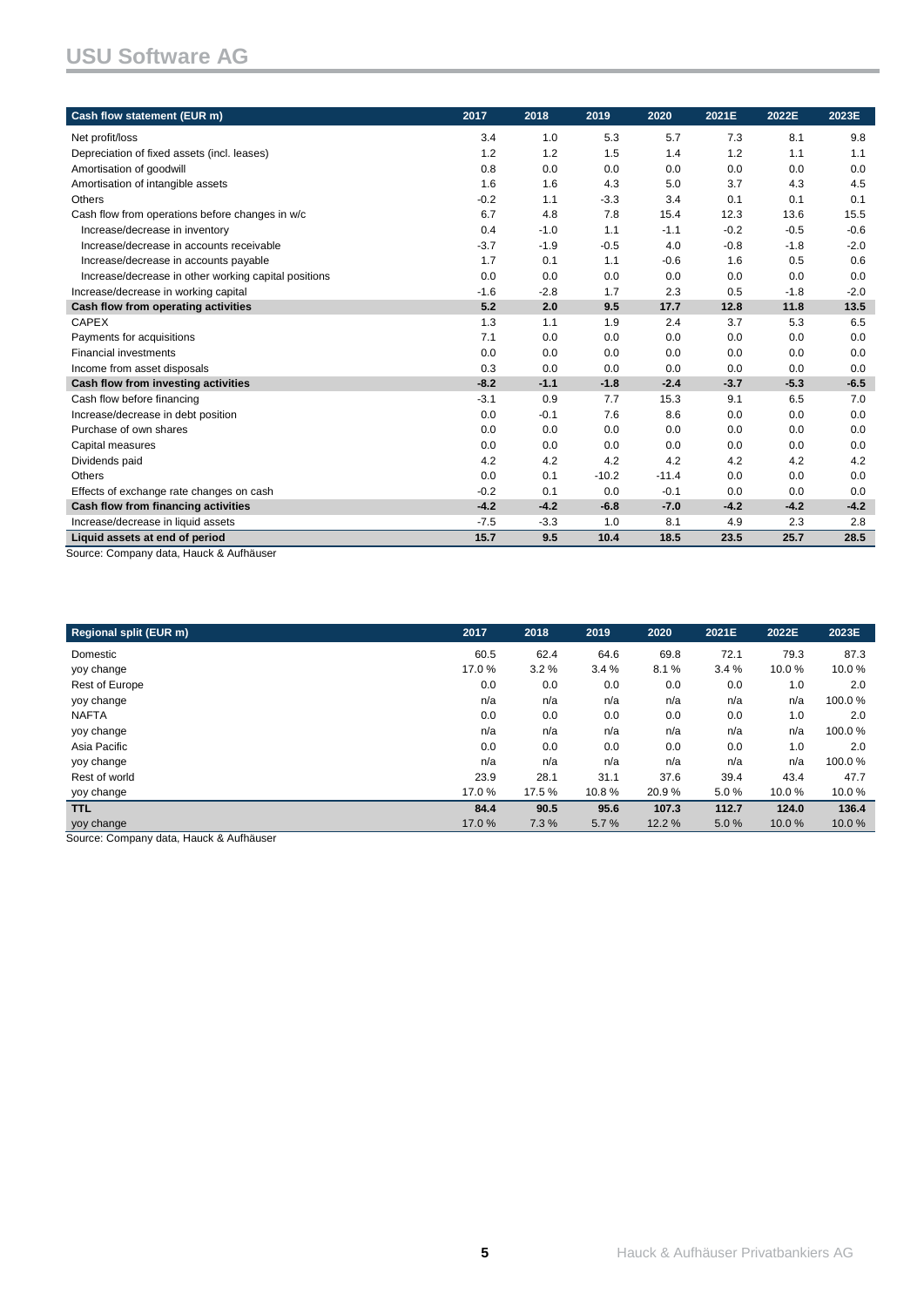# **USU Software AG**

| P&L growth analysis<br>Sales growth<br>17.0%<br>7.3%<br>5.7%<br>12.2 %<br>5.0%<br>10.0%                              | 10.0%<br>39.1 % |
|----------------------------------------------------------------------------------------------------------------------|-----------------|
|                                                                                                                      |                 |
|                                                                                                                      |                 |
| $-36.6%$<br>$-19.5%$<br>80.2%<br>27.0%<br><b>EBITDA</b> growth<br>143.0%<br>42.3%                                    |                 |
| $-61.2%$<br>EBIT growth<br>$-16.0%$<br>49.8%<br>159.4%<br>125.2%<br>64.2%                                            | 53.9%           |
| EPS growth<br>-50.4%<br>$-71.5%$<br>448.7%<br>488.9%<br>38.4%<br>42.5%                                               | 34.6%           |
| <b>Efficiency</b>                                                                                                    |                 |
| Total operating costs / sales<br>47.5%<br>48.9%<br>47.5%<br>46.1%<br>42.6%<br>42.0%                                  | 41.5%           |
| 148.9<br>Sales per employee<br>148.0<br>145.7<br>153.0<br>151.0<br>156.6                                             | 163.0           |
| 12.1<br>18.9<br>EBITDA per employee<br>9.0<br>15.1<br>19.1<br>21.5                                                   | 23.5            |
| <b>Balance sheet analysis</b>                                                                                        |                 |
| 11.5%<br>14.7%<br>15.8%<br>12.9%<br>12.1%<br>10.7%<br>Avg. working capital / sales                                   | 10.3%           |
| 21.2<br>21.7<br>Inventory turnover (sales/inventory)<br>18.1<br>24.8<br>21.7<br>21.7                                 | 21.7            |
| 79.8<br>82.2<br>57.5<br>Trade debtors in days of sales<br>79.9<br>57.5<br>57.5                                       | 57.5            |
| 37.8<br>A/P turnover [(A/P*365)/sales]<br>33.5<br>30.9<br>37.8<br>37.8<br>37.8                                       | 37.8            |
| 83.7<br>93.2<br>Cash conversion cycle (days)<br>72.6<br>63.1<br>53.9<br>54.3                                         | 54.7            |
| <b>Cash flow analysis</b>                                                                                            |                 |
| Free cash flow<br>3.8<br>0.9<br>7.7<br>15.3<br>9.1<br>6.5                                                            | 7.0             |
| 4.5%<br>0.9%<br>8.0%<br>14.2%<br>5.2%<br>Free cash flow/sales<br>8.1%                                                | 5.1%            |
| FCF / net profit<br>113.6%<br>145.4%<br>270.1%<br>125.2%<br>80.4%<br>88.6%                                           | 71.2%           |
| 37.2%<br>40.9%<br>31.6%<br>38.5%<br>74.2%<br>97.3%<br>Capex / depn                                                   | 116.6%          |
| 236.2%<br>75.7%<br>133.6%<br>175.2%<br>Capex / maintenance capex<br>77.7%<br>43.6%                                   | 209.9%          |
| 1.6%<br>2.3%<br>4.3%<br>Capex / sales<br>1.3%<br>1.9%<br>3.3%                                                        | 4.8%            |
| <b>Security</b>                                                                                                      |                 |
| Net debt<br>$-14.6$<br>$-8.3$<br>$-1.7$<br>$-1.3$<br>$-6.2$<br>$-8.5$                                                | $-11.3$         |
| 0.0<br>0.0<br>0.0<br>0.0<br>0.0<br>0.0<br>Net Debt/EBITDA                                                            | 0.0             |
| Net debt / equity<br>neg.<br>neg.<br>neg.<br>neg.<br>neg.<br>neg.                                                    | neg.            |
| 16.2<br>33.8<br>37.5<br>57.9<br>71.7<br>82.3<br>Interest cover                                                       | 91.2            |
| 125.0%<br>438.0%<br>57.7%<br>Dividend payout ratio<br>79.8%<br>74.4%<br>52.2%                                        | 42.8%           |
| <b>Asset utilisation</b>                                                                                             |                 |
| 1.2<br>1.3<br>1.3<br>1.3<br>1.3<br>1.4<br>Capital employed turnover                                                  | 1.4             |
| 6.2<br>5.2<br>3.7<br>3.3<br>3.3<br>3.1<br>Operating assets turnover                                                  | 3.0             |
| 5.4<br>5.2<br>4.9<br>Plant turnover<br>37.8<br>42.0<br>8.9                                                           | 4.5             |
| 21.7<br>Inventory turnover (sales/inventory)<br>21.2<br>18.1<br>24.8<br>21.7<br>21.7                                 | 21.7            |
| <b>Returns</b>                                                                                                       |                 |
| <b>ROCE</b><br>4.6%<br>3.9%<br>5.7%<br>9.3%<br>11.3%<br>13.2 %                                                       | 15.3%           |
| <b>ROE</b><br>5.3%<br>1.6%<br>8.8%<br>9.2%<br>11.3%<br>11.7%<br>Other                                                | 13.2%           |
|                                                                                                                      |                 |
| Interest paid / avg. debt<br>17.0%<br>7.0%<br>2.2%<br>1.3%<br>1.0%<br>0.8%<br>612<br>657<br>702<br>747<br>792<br>567 | 0.9%<br>837     |
| No. employees (average)<br>Number of shares<br>10.5<br>10.5<br>10.5<br>10.5<br>10.5<br>10.5                          | 10.5            |
| <b>DPS</b><br>0.4<br>0.4<br>0.4<br>0.4<br>0.4<br>0.4                                                                 | 0.4             |
| 0.32<br>0.09<br>0.69<br>0.77<br><b>EPS</b> reported<br>0.50<br>0.54                                                  | 0.93            |
| <b>Valuation ratios</b>                                                                                              |                 |
| P/BV<br>4.2<br>$4.0\,$<br>$3.8\,$<br>4.1<br>4.3<br>4.3                                                               | $3.5\,$         |
| 2.0<br>EV/sales<br>2.9<br>2.8<br>2.7<br>2.4<br>2.2                                                                   | 1.8             |
| EV/EBITDA<br>35.9<br>25.9<br>19.3<br>45.7<br>17.9<br>14.8                                                            | 12.6            |
| EV/EBITA<br>43.3<br>57.9<br>30.7<br>21.5<br>19.6<br>15.8                                                             | 13.4            |
| EV/EBIT<br>76.2<br>93.0<br>63.5<br>36.7<br>27.7<br>21.8                                                              | 17.7            |
| EV/FCF<br>64.2<br>33.6<br>27.7<br>295.9<br>16.9<br>38.7                                                              | 35.4            |
| Adjusted FCF yield<br>2.7%<br>0.9%<br>3.2%<br>3.4%<br>3.9%<br>4.3%                                                   | 5.1%            |
| Dividend yield<br>1.6%<br>1.6%<br>1.6%<br>1.6%<br>1.6%<br>1.6%                                                       | 1.6%            |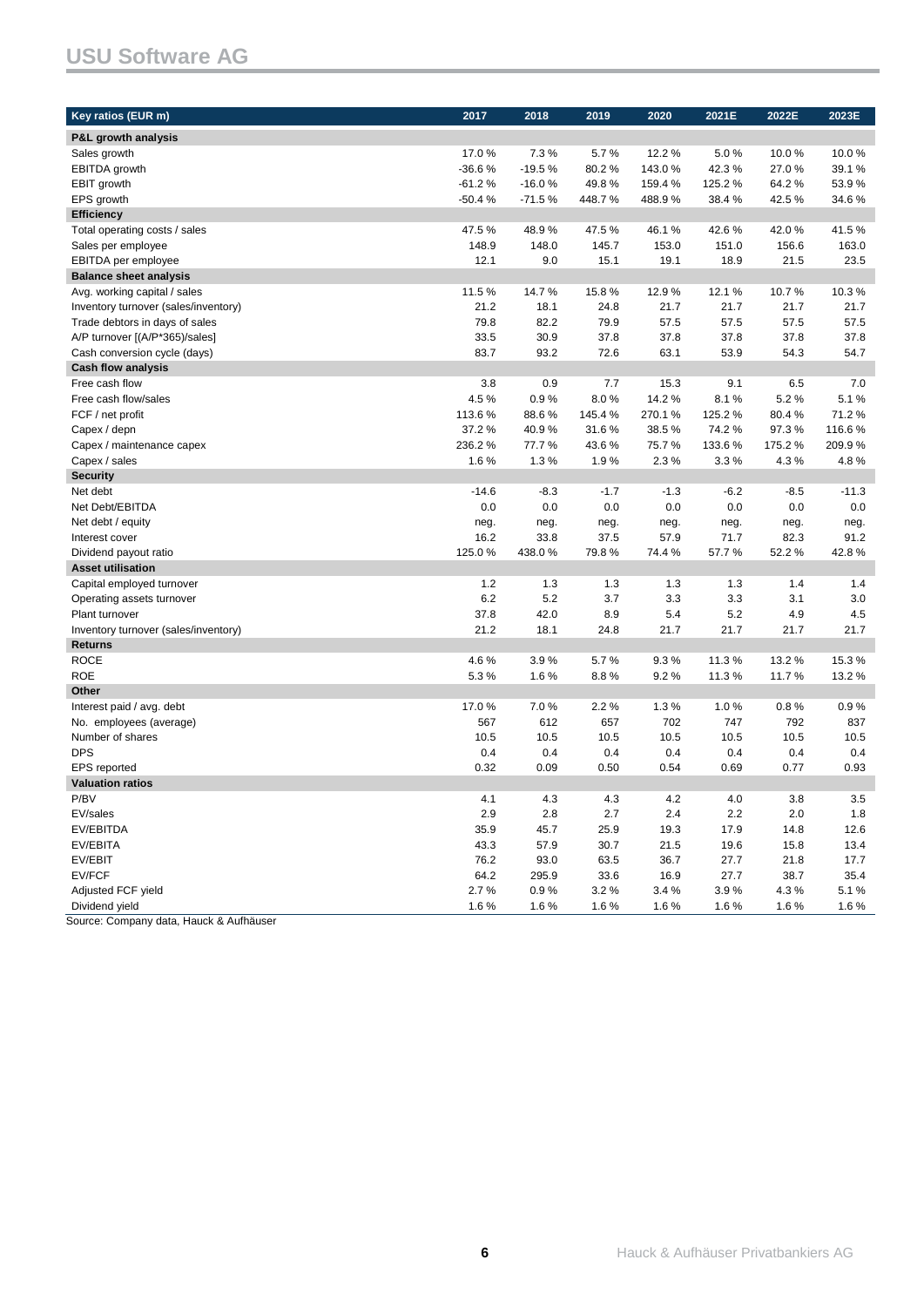**Disclosures regarding research publications of Hauck & Aufhäuser Privatbankiers AG pursuant to section 85 of the German Securities Trading Act (WpHG) and distributed in the UK under the Temporary Permission Regime for EEA firms, subject to the FCA requirements on research recommendation disclosures**

It is essential that any research recommendation is fairly presented and discloses interests of indicates relevant conflicts of interest. Pursuant to section 85 of the German Securities Trading Act (WpHG) a research report has to point out possible conflicts of interest in connection with the analysed company. Further to this, under the FCA's rules on research recommendations, any conflicts of interest in connection with the recommendation must be disclosed. A conflict of interest is presumed to exist in particular if Hauck & Aufhäuser Privatbankiers AG

- (1) or any other person belonging to the same group with that person (as part of a consortium) within the past twelve months, acquired the financial instruments of the analysed company,
- (2) or any other person belonging to the same group with that person has entered into an agreement on the production of the research report with the analysed company,
- (3) has, within the past twelve months, been party to an agreement on the provision of investment banking services with the analysed company or have received services or a promise of services under the term of such an agreement,
- (4) holds a) 5% or more of the share capital of the analysed company, or b) the analysed company holds 5% or more of the share capital of Hauck & Aufhäuser Privatbankiers AG or its affiliate(s),
- (5) holds a net long (a) or a net short (b) position of 0.5% of the outstanding share capital of the analysed company or derivatives thereof,
- (6) or any other person belonging to the same group with that person is a market maker or liquidity provider in the financial instruments of the issuer,
- (7) or the analyst has any other significant financial interests relating to the analysed company such as, for example, exercising mandates in the interest of the analysed company or a significant conflict of interest with respect to the issuer,
- (8) The research report has been made available to the company prior to its publication. Thereafter, only factual changes have been made to the report.

**Conflicts of interest that existed at the time when this research report was published**:

| Company                | <b>Disclosure</b> |
|------------------------|-------------------|
| <b>USU Software AG</b> |                   |

### **Historical target price and rating changes for USU Software AG in the last 12 months**

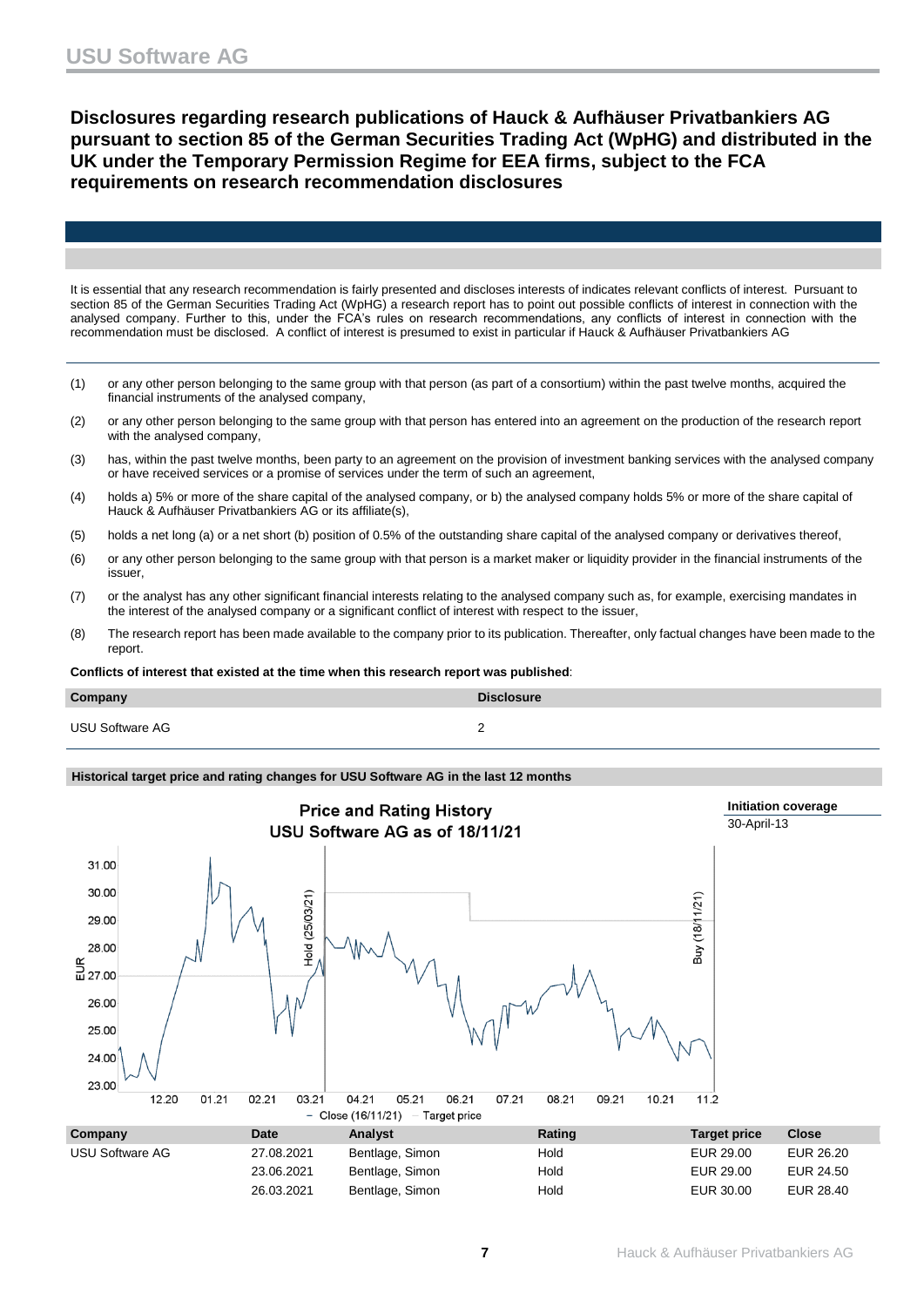# **USU Software AG**

### **Hauck & Aufhäuser distribution of ratings and in proportion to investment banking services**

| Buy  | 76.51 % | 96.30 % |
|------|---------|---------|
| Sell | 5.37%   | 0.00%   |
| Hold | 18.12 % | 3.70%   |

Date of publication creation: 18/11/2021 06:23 PM

Date of publication dissemination: 19/11/2021 08:24 AM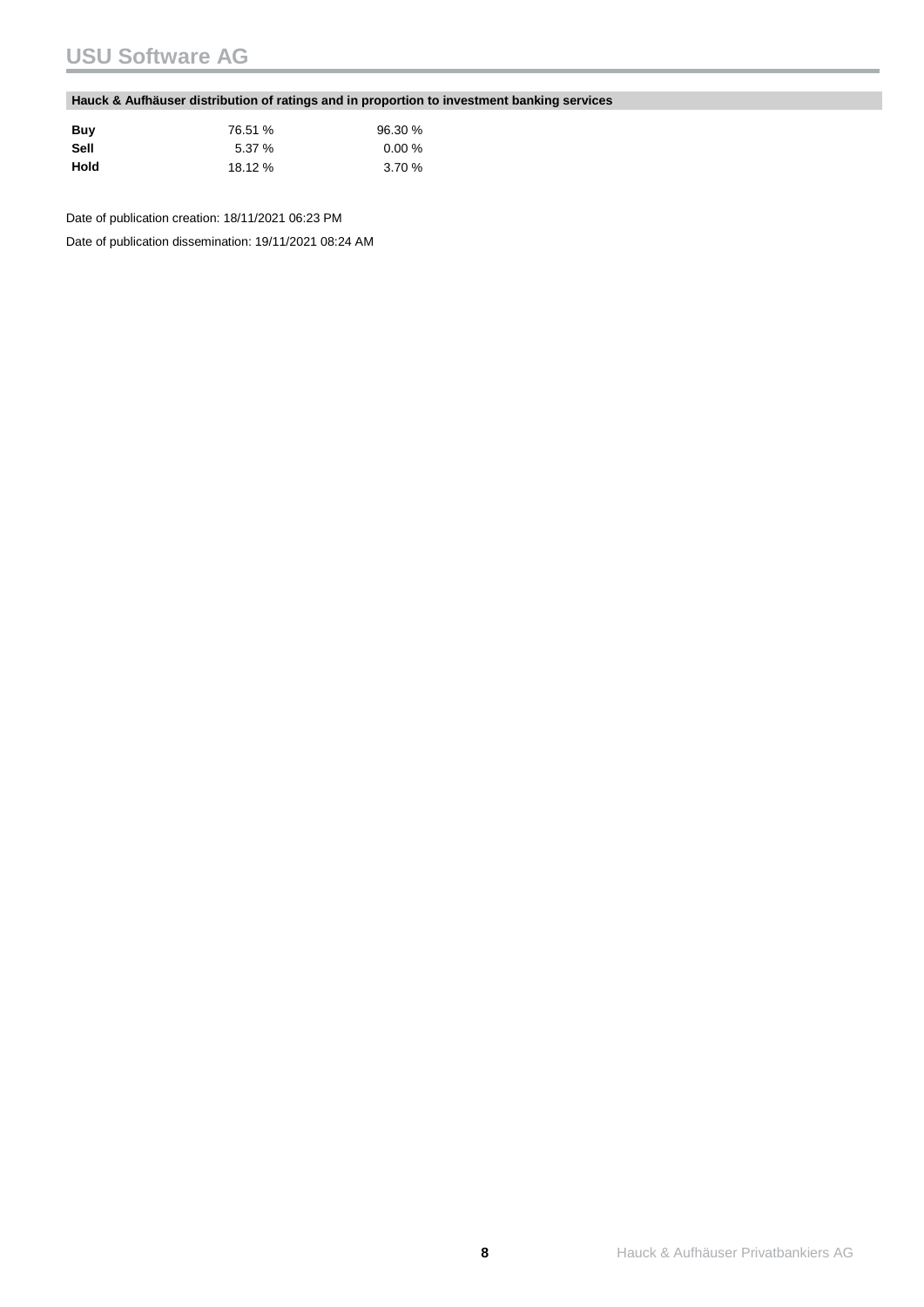#### **1. General Information/Liabilities**

This research report has been produced for the information purposes of institutional investors only, and is not in any way a personal recommendation, offer or solicitation to buy or sell the financial instruments mentioned herein. The document is confidential and is made available by Hauck & Aufhäuser Privatbankiers AG, exclusively to selected recipients [in DE, GB, FR, CH, US, UK, Scandinavia, and Benelux or, in individual cases, also in other countries]. A distribution to private investors in the sense of the German Securities Trading Act (WpHG) is excluded. It is not allowed to pass the research report on to persons other than the intended recipient without the permission of Hauck & Aufhäuser Privatbankiers AG. Reproduction of this document, in whole or in part, is not permitted without prior permission Hauck & Aufhäuser Privatbankiers AG. All rights reserved.

Under no circumstances shall Hauck & Aufhäuser Privatbankiers AG, any of its employees involved in the preparation, have any liability for possible errors or incompleteness of the information included in this research report – neither in relation to indirect or direct nor consequential damages. Liability for damages arising either directly or as a consequence of the use of information, opinions and estimates is also excluded. Past performance of a financial instrument is not necessarily indicative of future performance.

#### **2. Responsibilities**

This research report was prepared by the research analyst named on the front page (the "Producer"). The Producer is solely responsible for the views and estimates expressed in this report. The report has been prepared independently. The content of the research report was not influenced by the issuer of the analysed financial instrument at any time. It may be possible that parts of the research report were handed out to the issuer for information purposes prior to the publication without any major amendments being made thereafter.

#### **3. Organisational Requirements**

Hauck & Aufhäuser Privatbankiers AG took internal organisational and regulative precautions to avoid or accordingly disclose possible conflicts of interest in connection with the preparation and distribution of the research report. All members of Hauck & Aufhäuser Privatbankiers AG involved in the preparation of the research report are subject to internal compliance regulations. No part of the Producer's compensation is directly or indirectly related to the preparation of this financial analysis. In case a research analyst or a closely related person is confronted with a conflict of interest, the research analyst is restricted from covering this company.

#### **4. Information Concerning the Methods of Valuation/Update**

The determination of the fair value per share, i.e. the price target, and the resultant rating is done on the basis of the adjusted free cash flow (adj. FCF) method and on the basis of the discounted cash flow – DCF model. Furthermore, a peer group comparison is made.

The adj. FCF method is based on the assumption that investors purchase assets only at a price (enterprise value) at which the operating cash flow return after taxes on this investment exceeds their opportunity costs in the form of a hurdle rate of 7.5%. The operating cash flow is calculated as EBITDA less maintenance capex and taxes.

Within the framework of the DCF approach, the future free cash flows are calculated initially on the basis of a fictitious capital structure of 100% equity, i.e. interest and repayments on debt capital are not factored in initially. The adjustment towards the actual capital structure is done by discounting the calculated free cash flows with the weighted average cost of capital (WACC), which takes into account both the cost of equity capital and the cost of debt. After discounting, the calculated total enterprise value is reduced by the interest-bearing debt capital in order to arrive at the equity value.

Hauck & Aufhäuser Privatbankiers AG uses the following three-step rating system for the analysed companies:

Buy: Sustainable upside potential of more than 10% within 12 months Sell: Sustainable downside potential of more than 10% within 12 months. Hold: Upside/downside potential is limited. No immediate catalyst visible.

NB: The ratings of Hauck & Aufhäuser Privatbankiers AG are not based on a performance that is expected to be "relative" to the market.

The decision on the choice of the financial instruments analysed in this document was solely made by Hauck & Aufhäuser Privatbankiers AG. The opinions and estimates in this research report are subject to change without notice. It is within the discretion of Hauck & Aufhäuser Privatbankiers AG whether and when it publishes an update to this research report, but in general updates are created on a regular basis, after 6 months at the latest. A sensitivity analysis is included and published in company's initial studies.

#### **5. Major Sources of Information**

Part of the information required for this research report was made available by the issuer of the financial instrument. Furthermore, this report is based on publicly available sources (such as, for example, Bloomberg, Reuters, VWD-Trader and the relevant daily press) believed to be reliable. Hauck & Aufhäuser Privatbankiers AG has checked the information for plausibility but not for accuracy or completeness.

#### **6. Competent Supervisory Authority**

Hauck & Aufhäuser Privatbankiers AG are under supervision of the BaFin – German Federal Financial Supervisory Authority Bundesanstalt für Finanzdienstleistungsaufsicht), Graurheindorfer Straße 108, 53117 Bonn and Marie-Curie-Straße 24 – 28, 60439 Frankfurt a.M.

This document is distributed in the UK under the Temporary Permission Regime for EEA firms and in compliance with the applicable FCA requirements.

#### **7. Specific Comments for Recipients Outside of Germany**

This research report is subject to the law of the Federal Republic of Germany. The distribution of this information to other states in particular to the USA, Canada, Australia and Japan may be restricted or prohibited by the laws applicable within this state.

#### **8. Miscellaneous**

According to Article 4(1) No. i of the delegated regulation 2016/958 supplementing regulation 596/2014 of the European Parliament, further information regarding investment recommendations of the last 12 months are published under: https://www.hauck-aufhaeuser.com/en/investment-banking/equities#institutionalresearch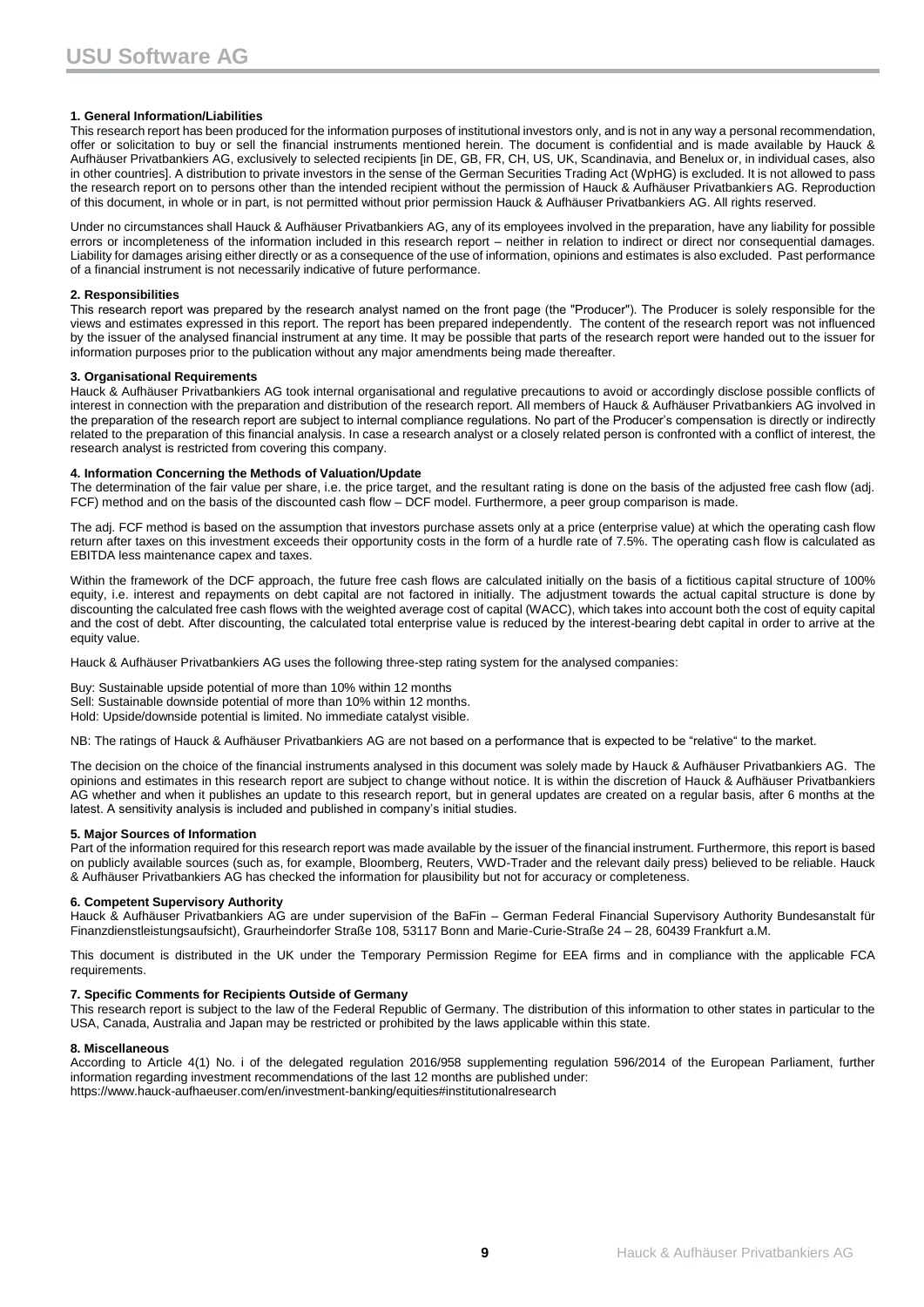### **Disclosures for U.S. persons only**

This research report is a product of HAUCK & AUFHÄUSER PRIVATBANKIERS AG, which is the employer of the research analyst(s) who has prepared the research report. The research analyst(s) preparing the research report is/are resident outside the United States (U.S.) and are not associated persons of any U.S. regulated broker-dealer and therefore the analyst(s) is/are not subject to supervision by a U.S. broker-dealer, and is/are not required to satisfy the regulatory licensing requirements of FINRA or required to otherwise comply with U.S. rules or regulations regarding, among other things, communications with a subject company, public appearances and trading securities held by a research analyst account.

This report is intended for distribution by HAUCK & AUFHÄUSER PRIVATBANKIERS AG, only to "Major Institutional Investors" as defined by Rule 15a-6(b)(4) of the U.S. Securities and Exchange Act, 1934 (the Exchange Act) and interpretations thereof by U.S. Securities and Exchange Commission (SEC) in reliance on Rule 15a 6(a)(2). If the recipient of this report is not a Major Institutional Investor as specified above, then it should not act upon this report and return the same to the sender. Further, this report may not be copied, duplicated and/or transmitted onward to any U.S. person, which is not the Major Institutional Investor.

In reliance on the exemption from registration provided by Rule 15a-6 of the Exchange Act and interpretations thereof by the SEC in order to conduct certain business with Major Institutional Investors, HAUCK & AUFHÄUSER PRIVATBANKIERS AG, has entered into an agreement with a U.S. registered broker-dealer, Marco Polo Securities Inc. ("Marco Polo"). Transactions in securities discussed in this research report should be effected through Marco Polo or another U.S. registered broker dealer.